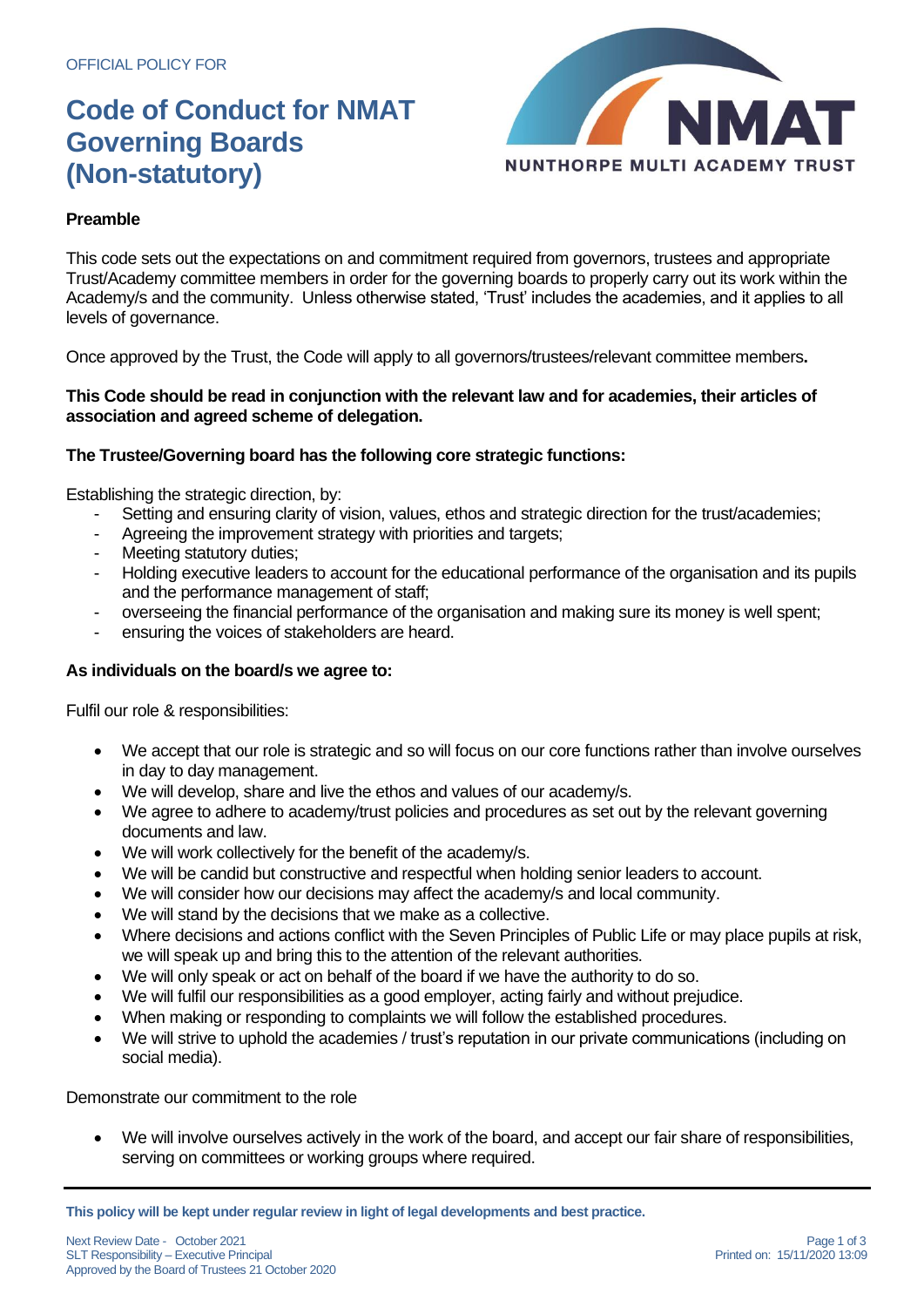# **Code of Conduct for NMAT Governing Boards (Non-statutory)**



- We will make every effort to attend all meetings and where we cannot attend explain in advance why we are unable to.
- We will arrive at meetings prepared, having read all papers in advance, ready to make a positive contribution and observe protocol.
- We will get to know the academy/s well and respond to opportunities to involve ourselves in academy activities.
- We will visit the academy/s and when doing so will make arrangements with relevant staff in advance and observe school and board protocol.
- When visiting the academy in a personal capacity (i.e. as a parent or carer), we will continue to honour the commitments made in this code.
- We will participate in induction training and take responsibility for developing our individual and collective skills and knowledge on an ongoing basis.

#### Build and maintain relationships

- We will develop effective working relationships with school leaders, staff, parents and other relevant stakeholders from our local community/ communities.
- We will express views openly, courteously and respectfully in all our communications with board members and staff both inside and outside of meetings.
- We will support the chair in their role of leading the board and ensuring appropriate conduct.

#### Respect confidentiality

- We will observe complete confidentiality when matters are deemed confidential or where they concern specific members of staff or students, both inside or outside the Trust.
- We will exercise the greatest prudence at all times when discussions regarding /trust business arise outside a governing board/s meeting.
- We will not reveal the details of any governing boards vote.
- We will ensure all confidential papers are held and disposed of appropriately.
- We will maintain confidentiality even after we leave office.

Declare conflicts of interest and be transparent

- We will record any pecuniary or other business interest (including those related to people we are connected with) that we have in connection with the governing board's business in the Register of Business Interests, and if any such conflicted matter arises in a meeting we will offer to leave the meeting for the appropriate length of time.
- We accept that the Register of Business Interests will be published on the Trust's website.
- We will also declare any conflict of loyalty at the start of any meeting should the situation arise.
- We will act in the best interests of the Trust as a whole and not as a representative of any group, even if elected to a governing board/s.
- We accept that information relating to board members will be collected and recorded on the DfE's national database of governors (Get information about schools), some of which will be publicly available.
- We accept that in the interests of open governance, our full names, date of appointment, terms of office, roles on the governing board, attendance records, relevant business and pecuniary interests, category of governor and the body responsible for appointing us will be published on the school's website.

**This policy will be kept under regular review in light of legal developments and best practice.**